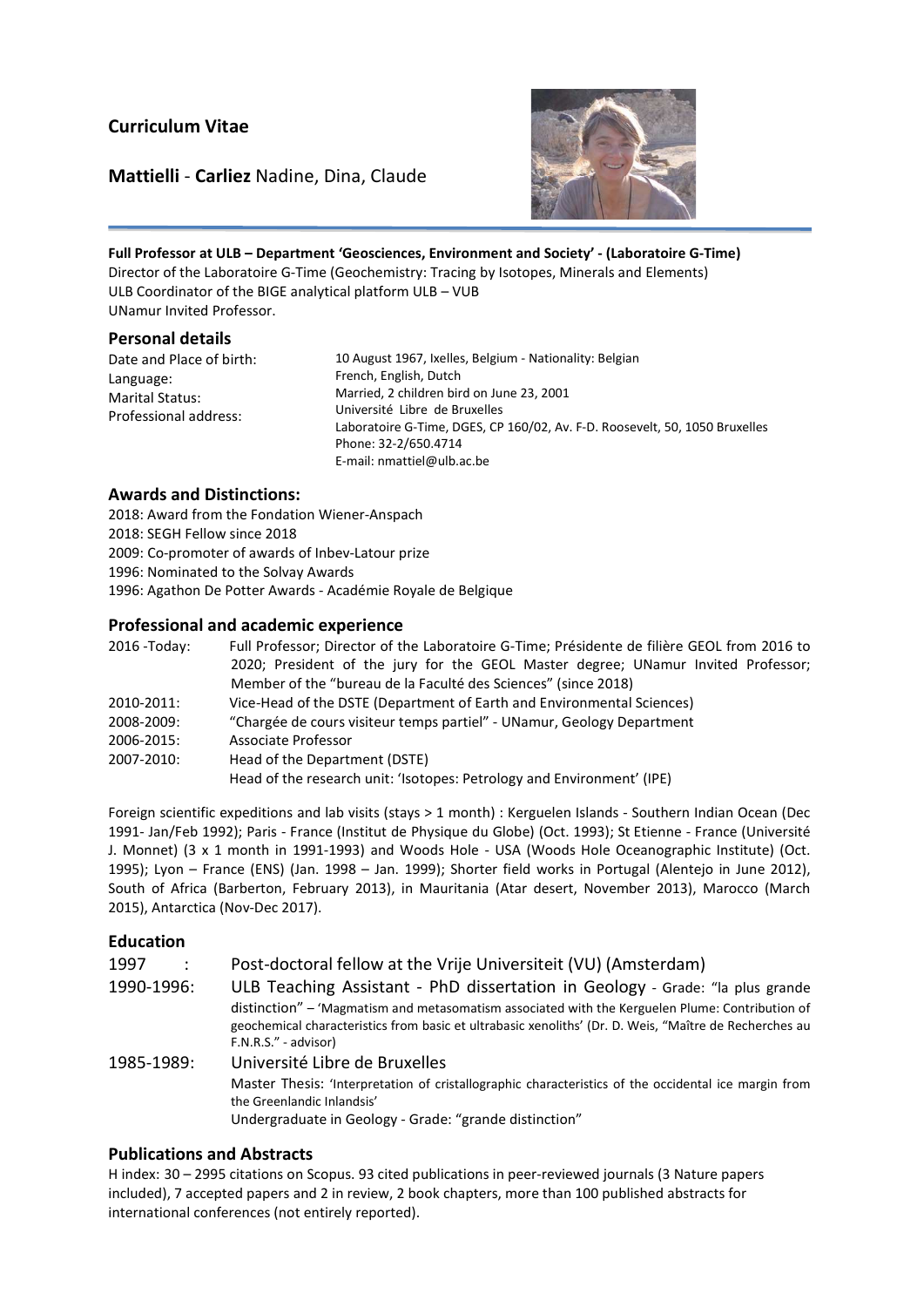# Research Experience

# **Topics**

- Isotopic tracers of Trace Metal Element (TME) for the study of their biogeochemical cycling in Atmosphere and Ocean; and in the soil-plant-atmosphere system;
- Geochemical and geodynamic evolution of the Mantle plumes (Kerguelen, Açores, Cape-Verde);
- Paleo-climate, paleo-environment and geoarchaeological reconstructions based on isotopic and geochemical tools.
- Evolution of the early terrestrial crust and dynamics of the mantle (komatiites).

## Invited seminars/conferences

Invited speaker for seminars at the VU (Amsterdam, 1997), ENS (Lyon, 1999), Univ. J. Monnet - St Etienne (2000, 2011), Nancy (LMTG) (2008), Toulouse (GET) (2008), Liège (2009), Fribourg (Suisse, 2014), Oxford (2017), UCL (2019). Invited talks at the Goldschmidt 2010 Conference, and at the SEGH 2013 Conference.

Keynote Conference at the Université de Lille – Côte d'Opale, podcasted from Lille to Dunkerque and Wimereux, 2011. Keynote Conference of the Workshop 'Environmental Isotope Geochemistry' at Departamento de Geologia - Universitade de Lisboa in 2012.

Keynote Conference of the symposium JJC6 - SFIS 2013 (Société Française des Isotopes Stables). Large public conference (CEPULB – ULB) – April 2016.

PI of the 32<sup>nd</sup> International Conference on Environmental Geochemistry and Health (SEGH) organized in Brussels – ULB – 2016 July 4-8.

# Supervision

- 7 FNRS Post-doctoral fellows "Chargé de recherche" (Baptiste Debret, Luc Doucet, Julien Berger, Vinciane Debaille, Virginia Panizzo) ;
- 1 Post-doctoral fellow (MIS FNRS) (Sophie Verheyden); 1 Post-doctoral fellow (MIS FNRS) (Stefania Gili);
- 4 'Assistant' Doctoral fellows (Jérôme Petit; Claire Duchemin; Aubry Vanderstraeten and Sibylle Boxho with Steeve Bonneville as co-advisor); 11 Doctoral fellows (6 FNRS & FRIA), 5 in co-supervision with the Univ. J. Fourier, Grenoble (C. Chauvel), UCL (B. Delvaux) and UNamur;
- 40 Master theses (2 or 3 per year) (DGES), 2 DEA (ULB, ULg), 2 DES, 1 DSR (Université Lille Côte d'Opale); 2 ongoing.
- Thesis committees (PhD and HDR): 14 PhD committees at ULB (in Sciences); 2 invited PhD external at VUB; 16 invited PhD external (Lyon; KUL; Groningen, Toulouse, Lille, Grenoble, St Etienne, Bordeaux, Lyon, Lisbonne, Ghent…)

## Scientific Committees, peer referees, …

- Member of FRS-FNRS Committees since 2014 (member of SEN-4; President of the FRIA committee (Earth Sciences from 2017-2019); member of the FRIA committee).
- Member of the ANR committee from 2018 to 2020
- SEGH executive board member since 2013
- Secretary of the National Committee of Geological Sciences from Belgium;
- Member of national committees: BELQUA, Geologica Belgica;
- Member of ULB Committees ("conseil d'administration" in 2006-7, committees, Faculty bureau member since 2018; Présidente de filière from 2016 to 2020).
- Member of geochemical Societies (GSA, MSA) -

Assessment of proposals for ANR (France) since 2011, for the Alexander von Humboldt Foundation (2008), and for the Deutsche Forschungsgemeinschaft (German Research Foundation).

Main convener of the SEGH Conference organized in Brussels in 2016; Convener of the session 3b of the Goldschmidt 2015 Conference and Goldschmidt 2021 Conference; Convener of the graduate school UNITER day (ULB-ULg-UCL 2008); Chairwoman of the workshop « Heavy stable isotopes (Zn, Cu, Cd, Fe, Pb): tracers of source and biogeochemical processes in the environment » (May 20, 2008 – 30 participants); Chairwoman of the BELQUA annual meeting ; Chairwoman of the FNRS "geochemistry group" contact days every year since 2015.

Reviewer for the international journals: Environmental Science & Technology, GCA, Geostandards and Geoanalytical Research, Chemical Geology, EPSL, Geoderma, GCA, Gondwana Research,…

## Scientific projects

2 ARC; 6 FRFC (FNRS); 1 MIS (FNRS); 6 FNRS research personal grants; CGRI, BRI travel grants; 3 International Chairs from the BRIC - ULB; active participation to the calibration program GEOTRACES and EC2CO CYTRIX 2007; 3 Belspo projects; 1 Inbev-Latour price; 1 Wiener-Anspach Grant; member of 1 PAI grant (Planet-Topers); 1 FNRS "Grand Equipement-Infrastructure"; and two EOS (co-PI ET-Home and Crumble).